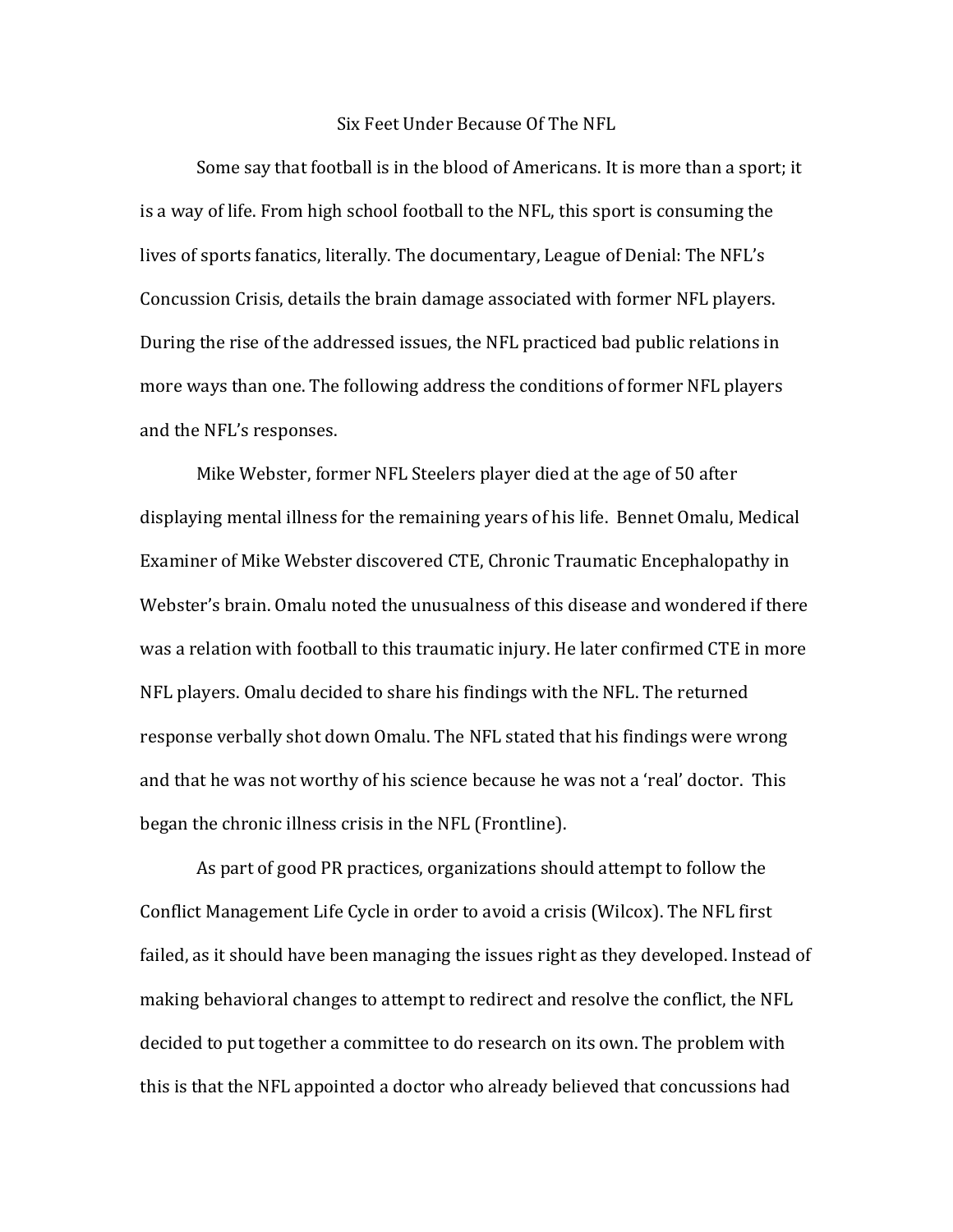no effect on the lives of football players. The strategic phase was created, but unethically addressed as the NFL appointed members to their committee that were held a bias in favor of the NFL (Frontline). This was no longer a conflict; this had turned into a crisis.

The NFL verbally attacked Omalu and denied that it was in the wrong. They did not create an excuse. They remained in the denial phase without taking responsibility for the crisis (Wilcox). There were no other strategies in play for responding to this crisis, except denial. The examination of former NFL player, Junior Seau's brain confirmed that CTE was in fact existent. The NFL dug itself a deeper hole. One night at a high-end restaurant a journalist received confidential paper work about a study that had been done through the NFL. This study confirmed chronic injuries, like CTE correlate with playing football. Even though the proven information was leaked, the NFL continued to say that the link between CTE and football was unclear (Frontline).

The NFL did not address this crisis in the right way. If they would have been proactive and addressed the issues from the beginning, the crisis could have been minimized and concluded with corrective action and a full apology. The NFL's fear of the end of football was just as strong as its ego, resulting in negative press. The longterm condition of NFL players remains a concern.